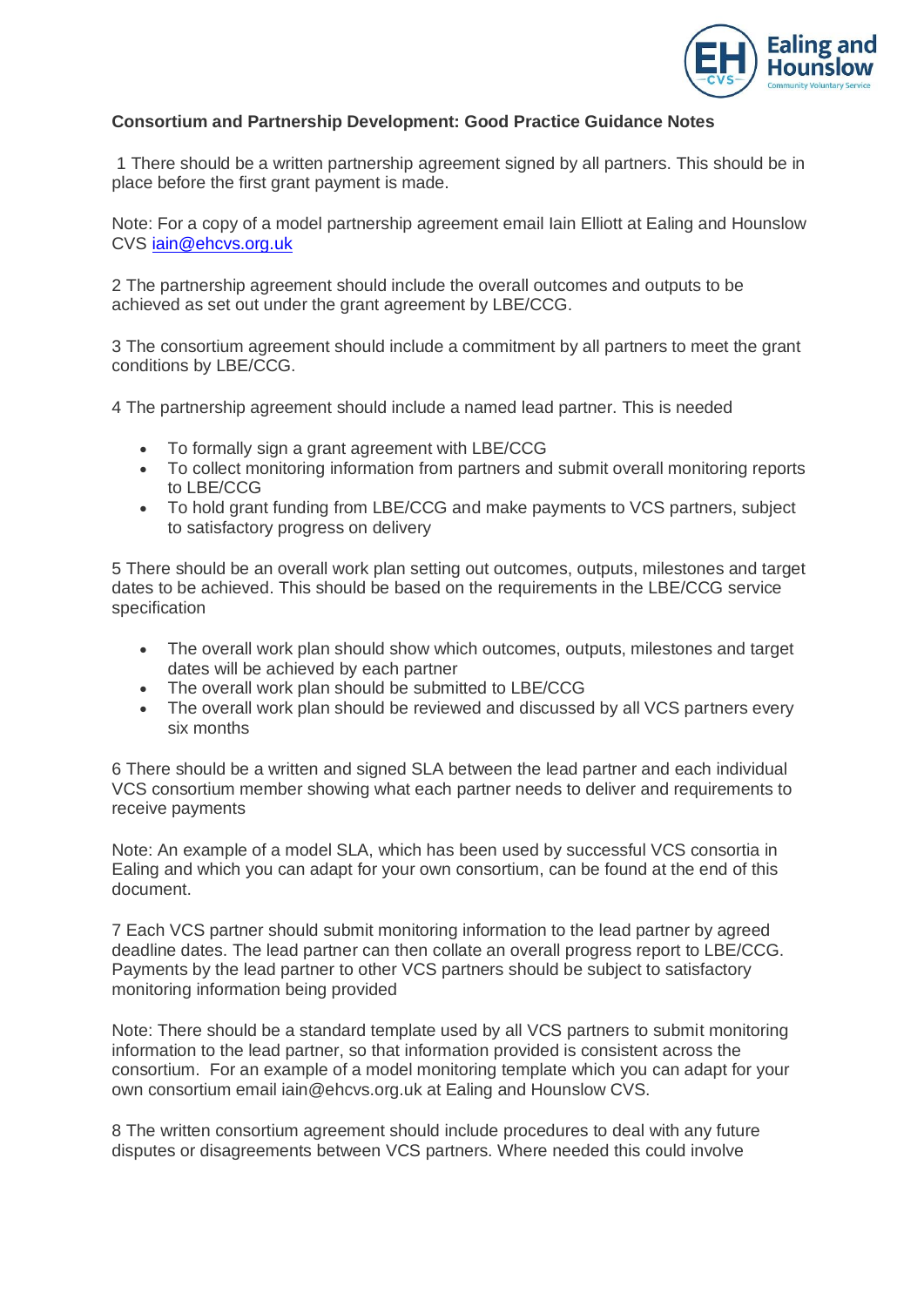mediation by the LBE/CCG commissioning officer or an independent third sector partner such as Ealing and Hounslow CVS.

9 The consortium agreement should include procedures to deal with any future noncompliance by VCS partners, such as persistent non-delivery on outputs or targets or not submitting monitoring information. This should include an initial non-compliance letter from the lead partner and eventual decision by the consortium as a whole to end participation by the VCS organisation concerned. The lead partner may withhold future payments to the VCS organisation concerned until any non-compliance issues are resolved.

10 There should be regular meetings of the consortium which all VCS partners should attend. These should be monthly during the first six months of the funding period and then at least quarterly.

11 There should be six monthly progress review meetings by the LBE/CCG commissioning officer with all consortium members.

12 Members of the VCS consortium should agree to work together constructively in delivering the agreed programme and work plan and on the basis of equality of respect for the contribution made by each VCS partner in the consortium

## **Model SLA for use by the lead partner and other VCS partnership members**

Service Level Agreement For XXX Partnership

This agreement is made between (Name of lead partner) and (Name of VCS partnership member)

1 (Lead partner) agrees to provide total £XX (add total funding amount) funding to (VCS partnership member) to deliver partnership activities during the period (add start and end dates)

2 (VCS partnership member) will deliver the activities, outputs and outcomes set out in the attached work plan

3 In particular (VCS partnership member) will deliver the following agreed outcomes:

(Add in specific targets and outcomes for each individual partnership member)

4 (VCS partnership member) will attend regular consortium meetings with other VCS partners and as needed with LBE/CCG

5 (VCS partnership member) will work with other partners to develop future external funding bids

6 (VCS partnership member) will submit quarterly monitoring reports on progress against targets and activities using a common template provided by (lead partner)

7 (VCS partnership member) will keep proper written monitoring records both of the number and type of service users and breakdown of activities as set out in section 3 above

8 Payments will be made to (VCS partnership member) on a quarterly basis by (lead partner), subject to receipt of grant funding from LBE/CCG